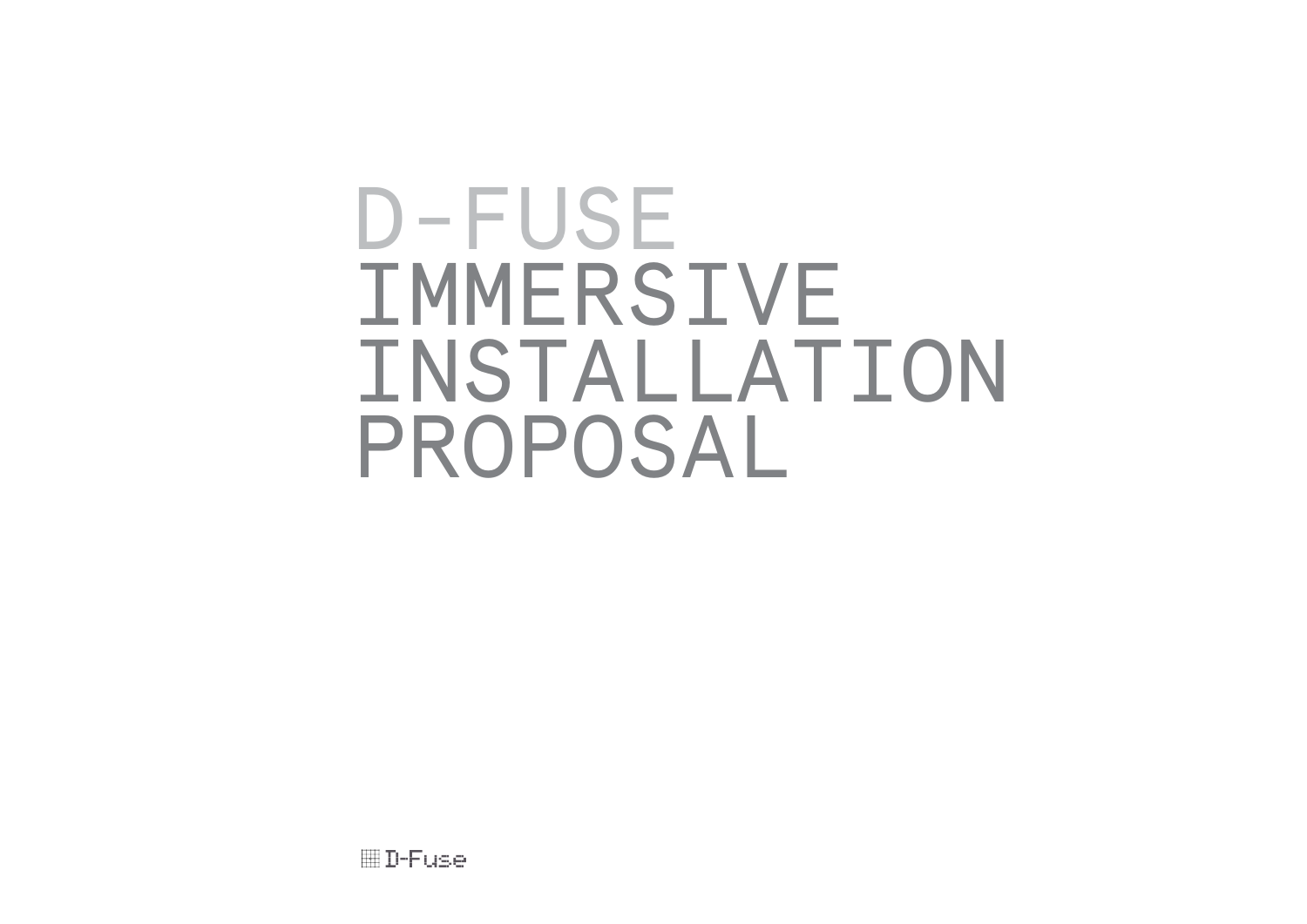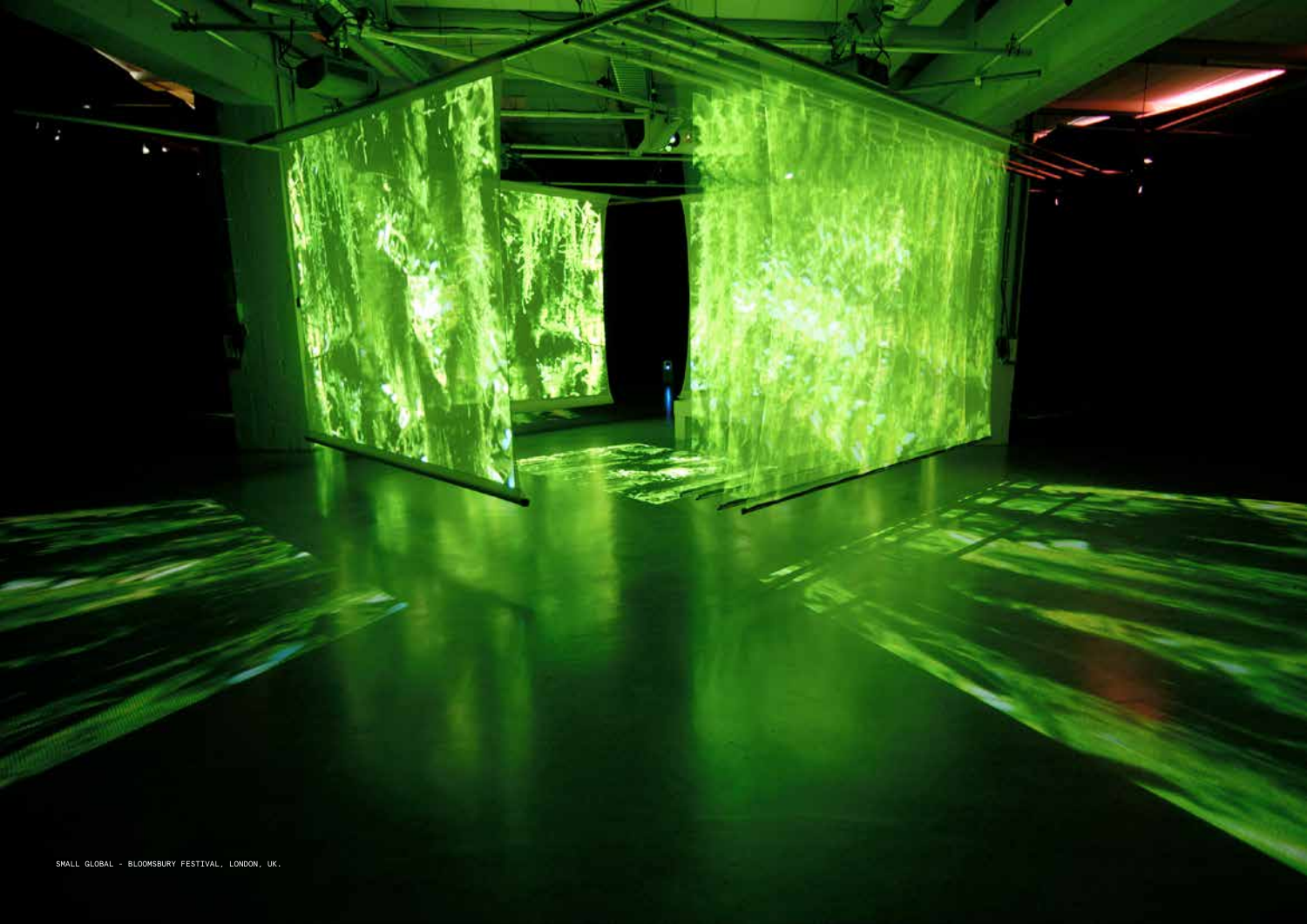## D-FUSE OVERVIEW TMMERSTVE INSTALLATION PROPOSAL SMALL GLOBAL

Small Global is an ongoing series of immersive installations – created in association with academic researchers and environmental NGOs – combining data visualisation with powerful imagery and surround sound to dramatise these issues of interdependence, consumption and environmental degradation.

Multiple layers of transparent screens create an invisible cube of projected images that echo onto walls, ceiling and floor of the exhibition space. Members of the audience can walk inside the cube as well as around it, their bodies becoming part of the projection surfaces, interaction sensors allowing visitors to reveal multiple levels of visual information with their very presence.

Small Global has been shown internationally in a range of settings, including Chinese shopping malls, UK universities, galleries in the US, Argentina, New Zealand, the Netherlands and Germany, the Greenpeace Field at Glastonbury Festival and an exhibition at [arts patron] Pia Getty's residence in London. The installation has also featured in two academic books: Atlas: Geography, Architecture and Change in an Interdependent World (Black Dog Publishing, 2012); Art and Politics Now (Thames and Hudson, 2014).

#### EXHIBITIONS:

WOOD STREET GALLERIES - PITTSBURGH. USA. **GREENPEACE FIELD** - GLASTONBURY FESTIVAL. UK.<br>**GREEN WEEK** - LCC. LONDON. UK.<br>**BLOOMSBURY FESTIVAL** - LONDON. UK. DIGITAL SHOREDITCH FESTIVAL - LONDON. UK.<br>CYNETART - DRESDEN. GERMANY.<br>DIC GALLERY - AUCKLAND. NEW ZEALAND.<br>DIE GREEN LIVE PRETTY - PIA GETTY SHOW - LONDON. UK.<br>CENTRO CULTURAL RECOLETA - BUENOS AIRES. ARGENTINA.<br>GET IT LO EYEBEAM - NEW YORK CITY. USA.

#### RELATED WORK

CARBON CRISIS BLIPVERTS<br>- A series of five 40 second animations exploring aspects - A series of five 40 second animations exploring aspects<br>of global warming issues. Commissioned by SOS/Live Earth<br>and endorsed by Al Gore, each blipvert focuses on a cause<br>of CO2 emissions - Cars, Rubbish, Aviation, Defor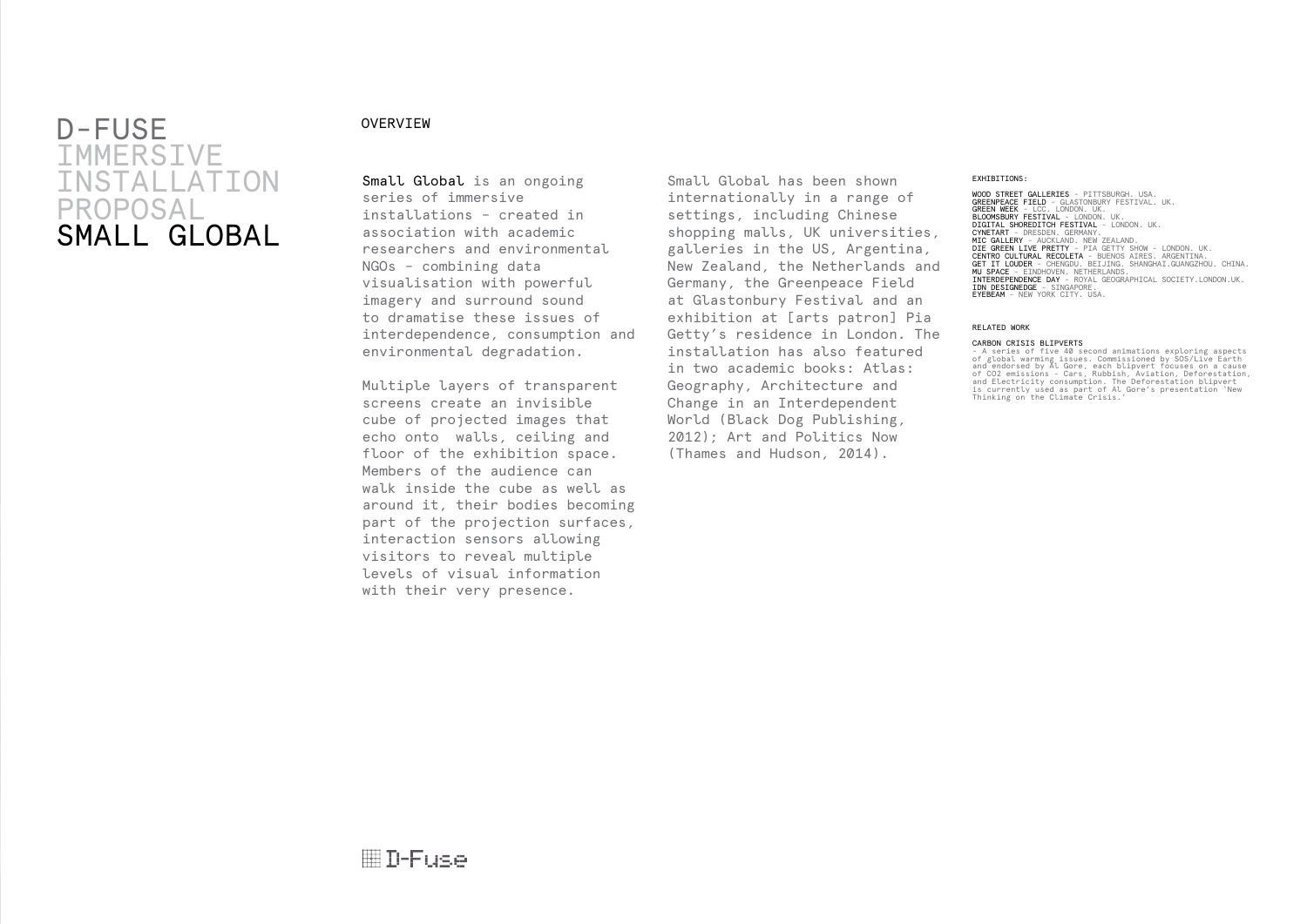

SMALL GLOBAL - COLTAN - BLOOMSBURY FESTIVAL, LONDON, UK.



**hite-Winge** 

**Canada Wa** 

SMALL GLOBAL - DEFORESTATION - EYEBEAM, NYC, USA.



SMALL GLOBAL - DEFORESTATION - EYEBEAM, NYC, USA.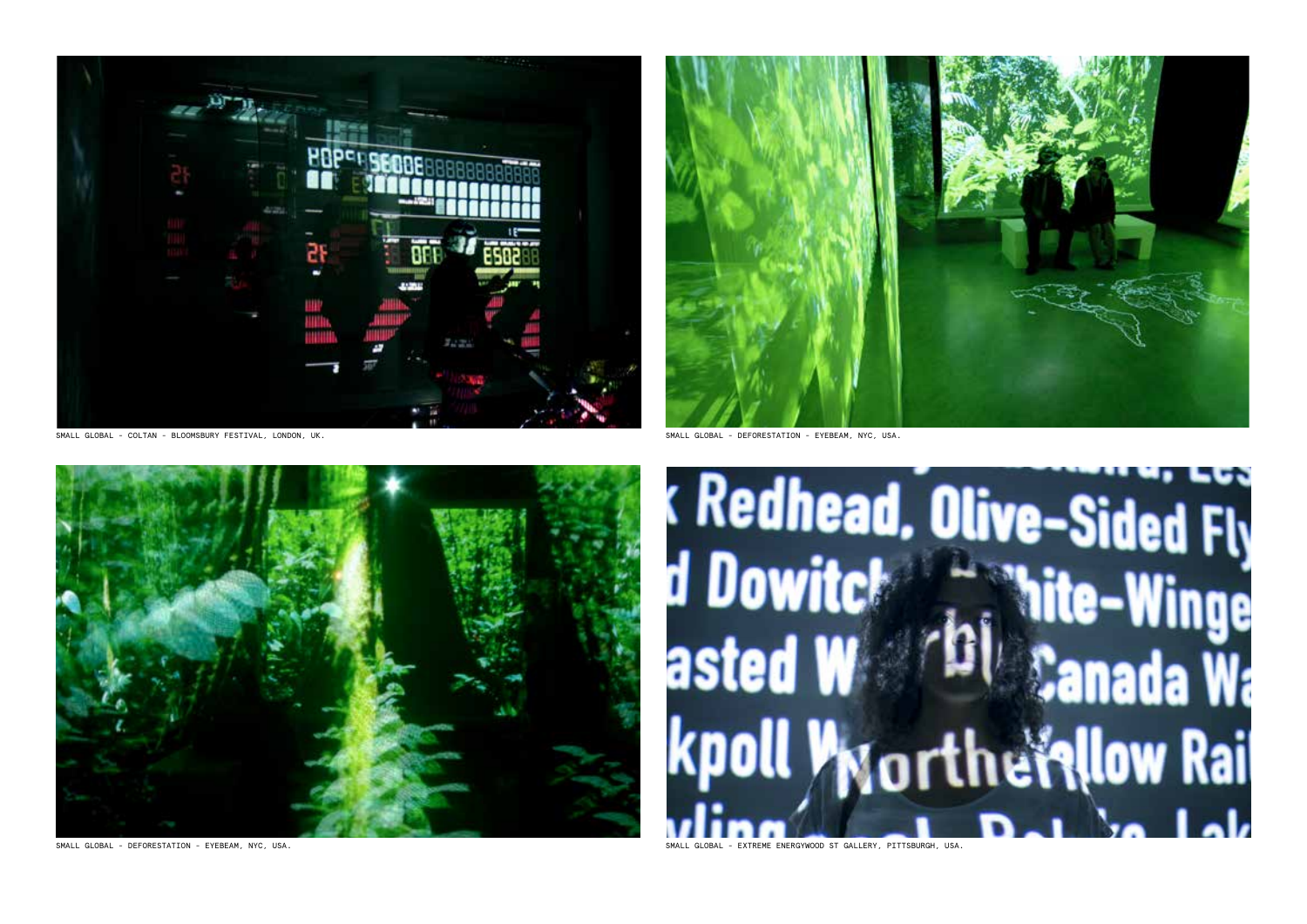## $D$ -FUSE **IMMERSIVE** INSTALLATION PROPOSAL SMALL GLOBAL

#### PROJECT CONTENT

Small Global currently consists of three modules - Deforestation, Coltan, Extreme Energy, with one in production, Atmosphere.

#### Module #02 – Coltan

Explores the correlation between Coltan – the metal used in cellular phone chips – and the human death toll, and extermination of gorillas, in the Democratic Republic of Congo (DRC). Since 1996, DRC has been embroiled in violence that has killed as many as 5.4 million people.

#### Module #03 - Extreme Energy

Produced in collaboration with academics from the School of Advanced Study, University of London, with support from the Arts Council England, this module describes the process by which energy extraction grows more intense over time. Increasingly desperate measures include the exploitation of tar sands, open-cast mining and 'fracking' for shale gas.

#### Module #04 – Atmosphere

All weather events are now influenced by climate change as all weather patterns now develop in a different environment than previously, such changes having an increasingly dramatic impact on populations across the globe. This module aims to dramatise these issues within an immersive installation, using live data feeds to visualise global weather patterns, alongside video footage of extreme weather events including floods, droughts, heatwaves, wildfires and storms.

Future Modules: issues under consideration include the Anthrocepene Extinction, industrial farming, meat production, air pollution and water supply.

#### Module #01 - Deforestation

Commissioned by Eyebeam [NYC], Deforestation contrasts data connected with McDonald's economic growth mapped graphically relative to the destruction of the world's rainforests. In line with campaigns by a number of environmental NGOs, McDonald's was chosen as project content as it is the most widely acknowledged symbol of mass global consumption.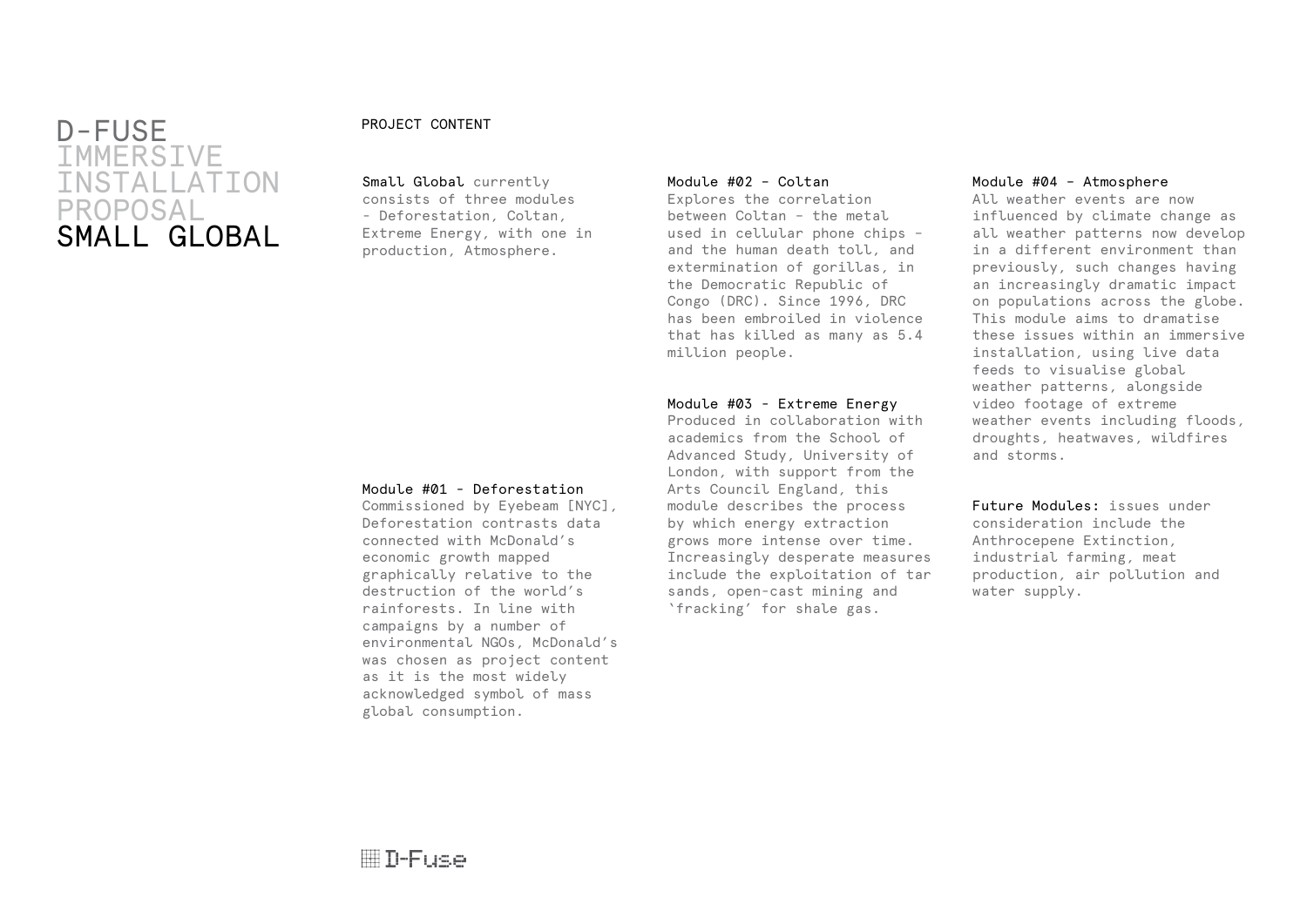

SMALL GLOBAL - COLTAN



SMALL GLOBAL - ATMOSPHERE



SMALL GLOBAL - ATMOSPHERE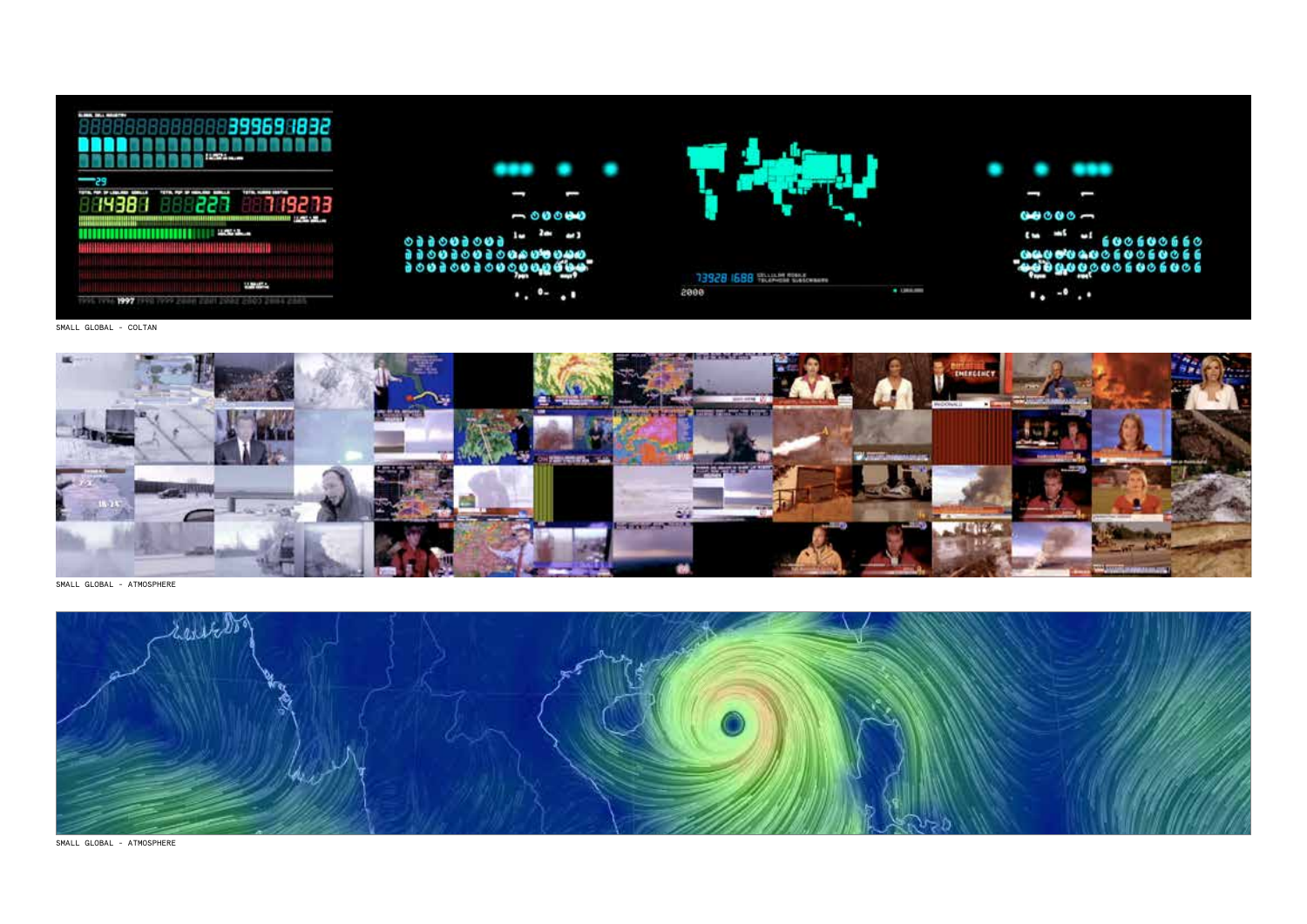# D-FUSE **TMMERSTVF** INSTALLATION PROPOSAL SMALL GLOBAL

### TFCH LIST

- 3 X TRANSPARENT GAUZE SCREENS.(SOURCED BY D-FUSE) 3 X TRANSPARENT MESH SCREENS.(SOURCED BY D-FUSE)
- 
- 
- 1 X SOUND SYSTEM.<br>1 X SOUND CARD.<br>1 X KINECT BOX.(SOURCED BY D-FUSE)<br>1 X MAC PRO OR HIGH-SPEC MAC MINI.
- 
- 1 X DATAPATH X4 VIDEO PROCESSOR.(CAN BE SOURCED BY D-FUSE)<br>4 X DATA PROJECTORS IDEALLY 6-8K LUMENS.<br>- MESH SCREEN, CABLE AND FIXINGS AS REQUIRED.

#### EXHIBITION SPACE

The perfect space for Small Global is a large darkened room, which facilitates a very immersive experience. Ideally, seating will be provided for audience members within the installation area and around the wider exhibition space.

The set-up is very adaptable and can be modified for different locations, the screen size also being modified to fit smaller or larger spaces.

## TECH SET-UP

Small Global's usual set-up comprises a cube of transparent gauze screens (approx. 5m x 5m), with four 5k+ lumen projectors and four speakers plus subwoofer/s. Ideally, the projectors are ceiling-mounted, but they may be floorstanding. Depending on the site, corner gaps,

between the transparent screens, are usually 1-3m in length.

A Kinect box driven by Apple's Quartz Composer is used for interactivity.

Video playback can be achieved with the help of a Datapath X4 interface (which can be supplied) or a computer with at least five video outputs, e.g. a 2ndgeneration (late-2013) Mac Pro. Sound playback requires a sound card with at least 5 discrete outputs.



## 開D-Fuse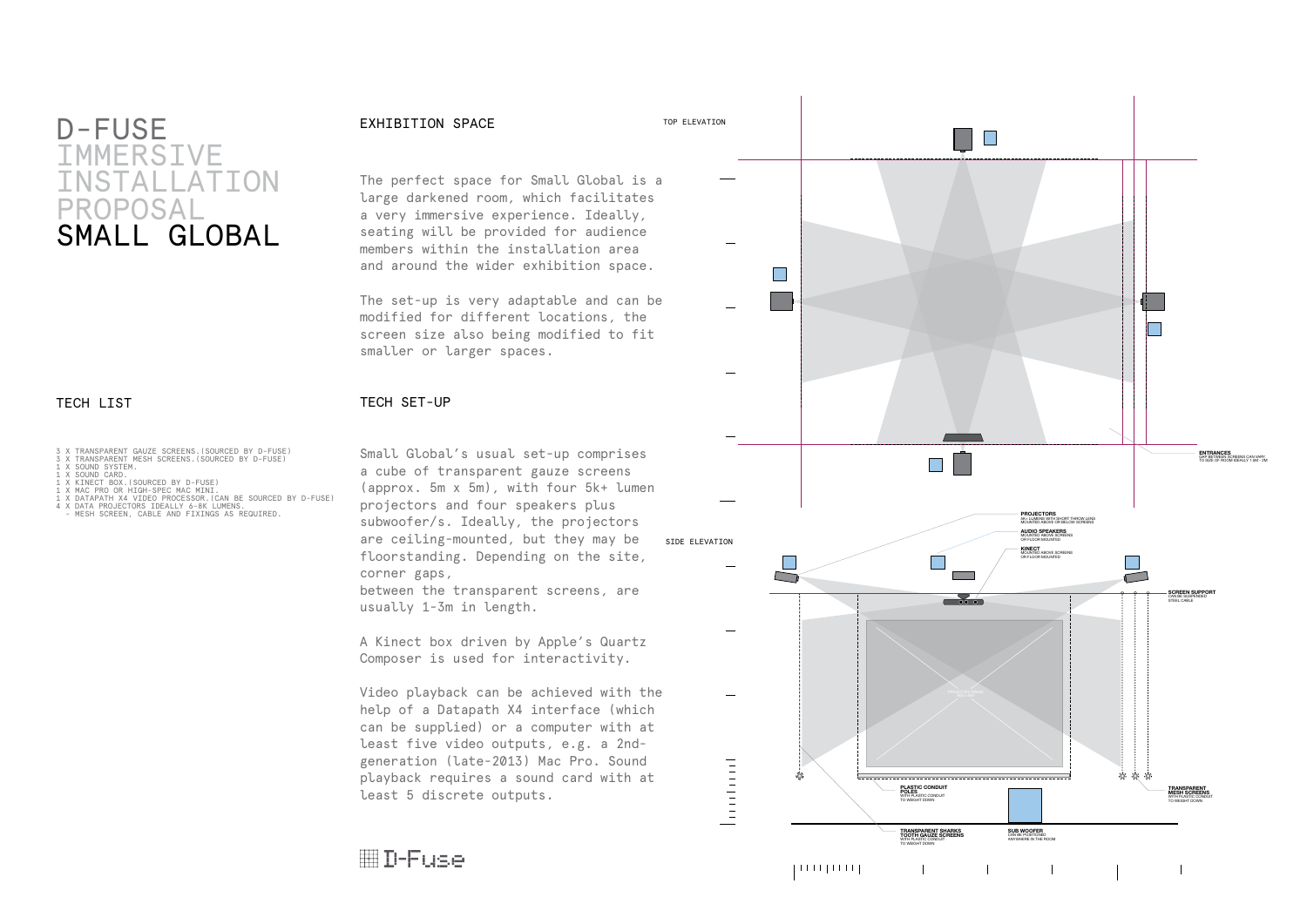

SMALL GLOBAL - EXTREME ENERGY



SMALL GLOBAL - EXTREME ENERGY



SMALL GLOBAL - EXTREME ENERGY